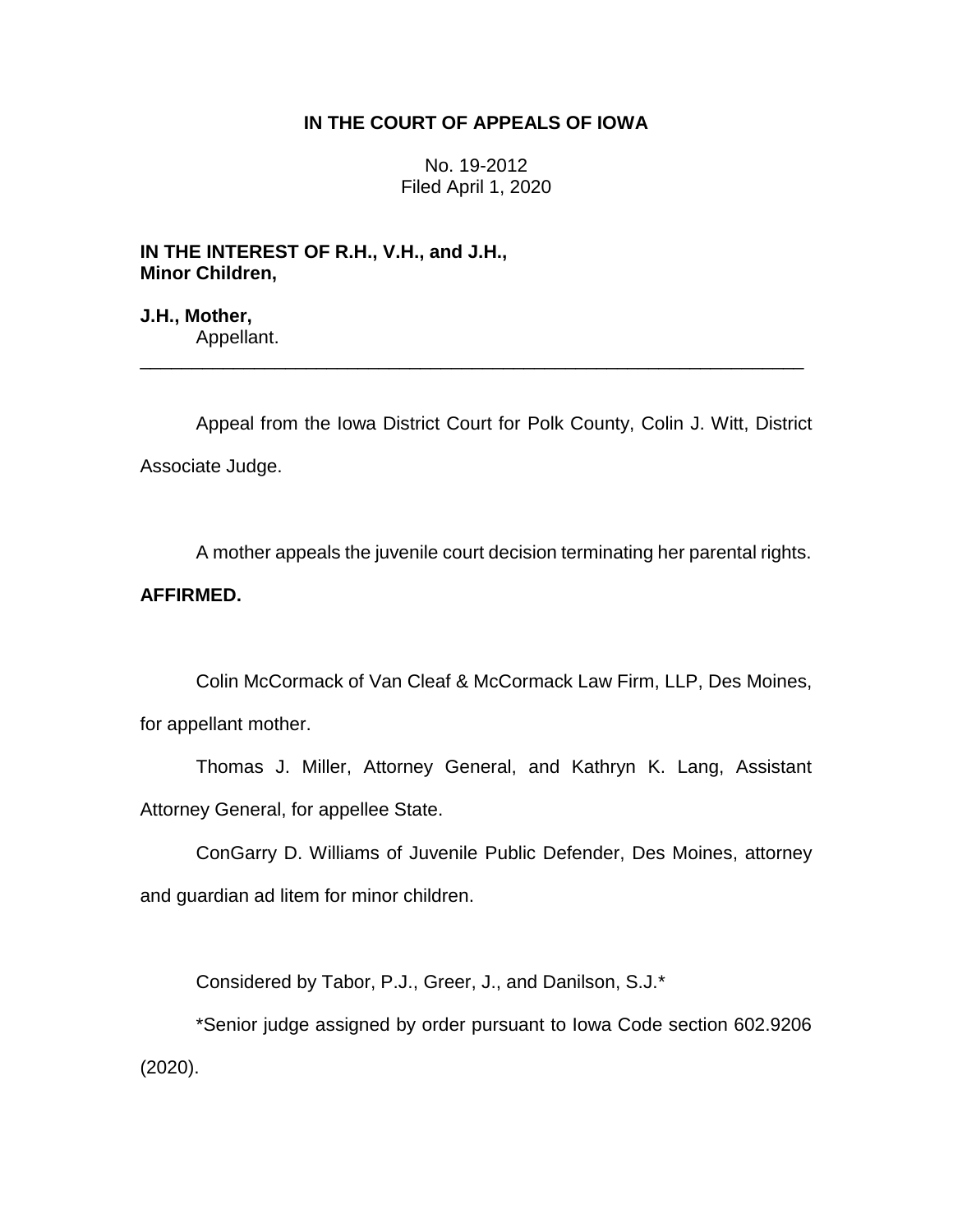## **DANILSON, Senior Judge.**

 $\overline{a}$ 

A mother appeals the juvenile court decision terminating her parental rights. The mother physically abused the children and she does not have the ability to meet their special needs. We conclude termination of her parental rights is in the children's best interests. Also, there is not clear and convincing evidence to show termination of the mother's rights would be detrimental to the children based on the closeness of the parent-child relationship. We affirm the decision of the juvenile court.

#### **I. Background Facts & Proceedings**

J.H. is the mother of R.H., born in 2008; V.H., born in 2012; and J.H., born in 2014.<sup>1</sup> The children were removed from the mother's care on September 4, 2018, after photographs surfaced showing the children's hands and feet tied with cords. The mother attempted to blame another person, but the children stated, "Mommy did it." Initially, V.H. and R.H. were placed in foster care, while J.H. was placed with a maternal aunt. Later, the children were each in separate placements.

The children were adjudicated to be in need of assistance, pursuant to Iowa Code section 232.2(6)(b) and (c)(2) (2018). The juvenile court found the mother physically abused the children by tying them up herself or permitting someone else to do it in her presence. The children were traumatized by the mother's conduct and need specialized attention and treatment. In addition, the children are developmentally delayed.

<sup>&</sup>lt;sup>1</sup> The father of R.H. is R.C., the father of V.H. is S.H., and the father of J.H. is unknown. The parental rights of the fathers were terminated and they have not appealed.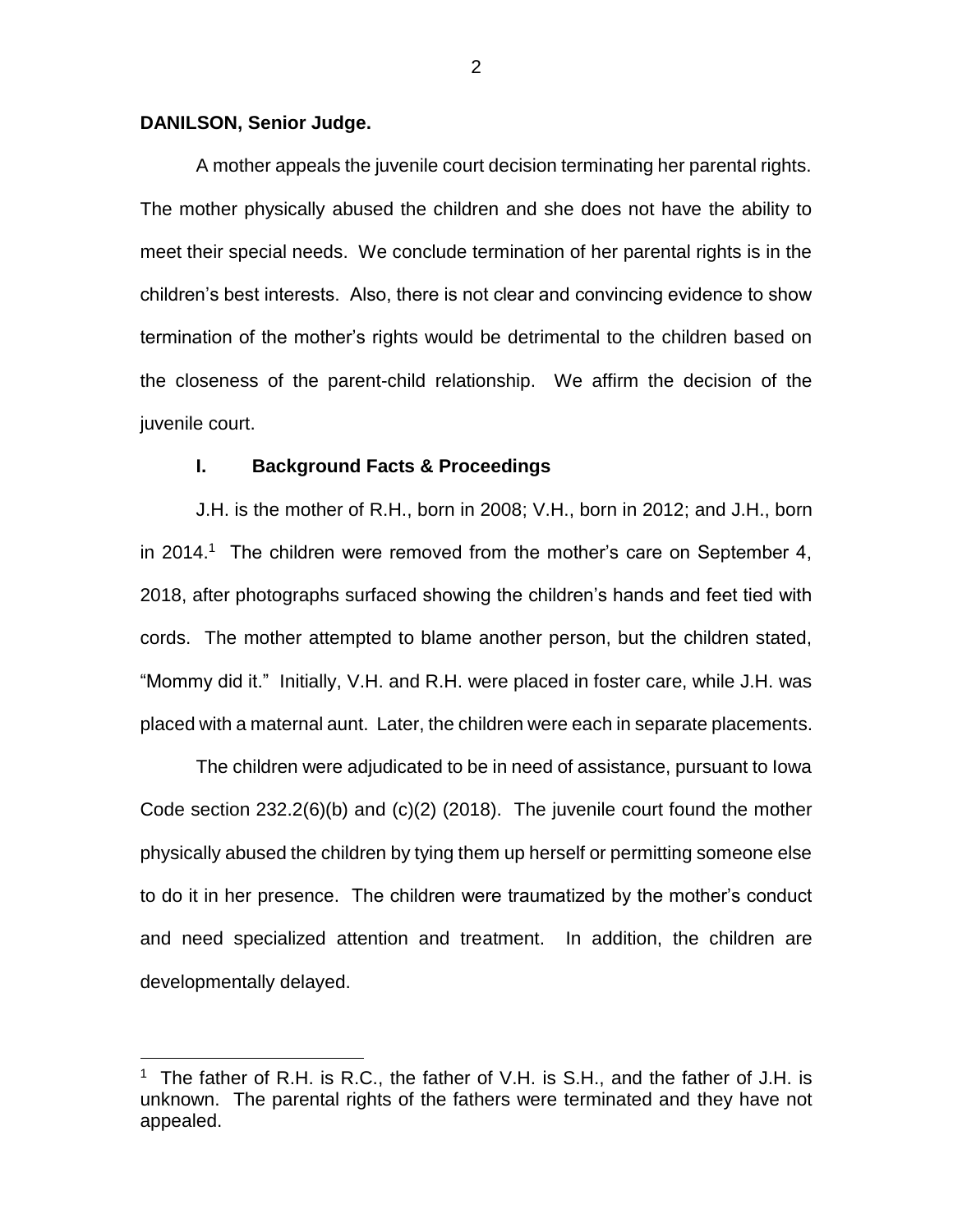The mother was charged with child endangerment. A criminal no-contact order prohibited the mother from having contact with the children. The mother entered an *Alford* plea to the charge of child endangerment on June 3, 2019.<sup>2</sup> The no-contact order was then modified to allow supervised visitation at the discretion of the Iowa Department of Human Services (DHS). Based on the recommendations of the children's therapist, no visitation took place.

The mother has mental-health problems and has struggled with suicidal ideation and self-harming behaviors. She participated in mental-health services and medication management for a period of time but then discontinued engaging in those services. A psycho-educational evaluation found, "The current circumstances do not bode well for [the mother]. She has significant intellectual and cognitive limitations." The psychologist concluded:

[The mother] has been unable to make sufficient changes in her life or her parenting. Thus, despite some remaining [intellectual] capacity, she is unlikely to make changes sufficient to be able to adequately care for her children, and returning her children to her care would likely place them at serious further risk. It will be imperative to consider the best interests of the children as the case continues to move forward.

On September 24, 2019, the State filed a petition seeking to terminate the mother's parental rights. The court terminated the mother's rights under section 232.116(1)(d), (e), and (f) (2019). The court found termination of the mother's parental rights was in the children's best interests, noting the children suffered physical abuse and neglect while in the mother's care. The court considered the

 $\overline{a}$ 

<sup>2</sup> In an *Alford* plea, a defendant accepts the consequences of a conviction for an offense without an admission of guilt. *North Carolina v. Alford*, 400 U.S. 25, 39 (1970).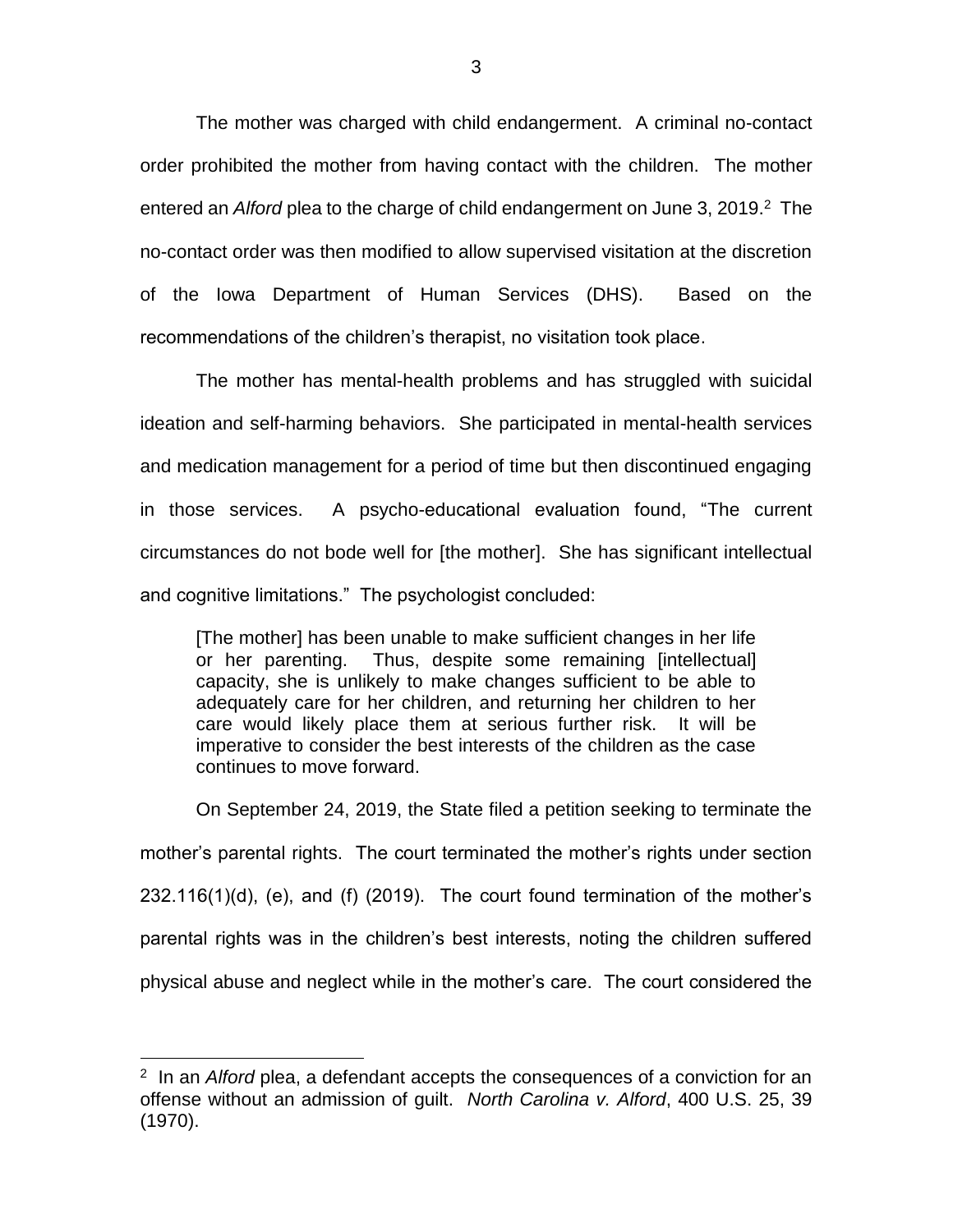exceptions in section 232.116(3) and determined none of them should be applied in this case. The mother appeals the juvenile court decision terminating her parental rights.

#### **II. Standard of Review**

Our review of termination proceedings is de novo. *In re A.B*., 815 N.W.2d 764, 773 (Iowa 2012). The State must prove its allegations for termination by clear and convincing evidence. *In re C.B*., 611 N.W.2d 489, 492 (Iowa 2000). "'Clear and convincing evidence' means there are no serious or substantial doubts as to the correctness [of] conclusions of law drawn from the evidence." *Id.* Our primary concern is the best interests of the children. *In re J.S*., 846 N.W.2d 36, 40 (Iowa 2014).

# **III. Discussion**

The mother does not appeal the statutory basis for terminating her parental rights. The mother asserts termination is not in the children's best interests. She states her rights should not be terminated based on the close bond she has with the children. "When we consider whether parental rights should be terminated, we 'shall give primary consideration to the child's safety, to the best placement for furthering the long-term nurturing and growth of the child, and to the physical, mental, and emotional condition and needs of the child.'" *In re M.W*., 876 N.W.2d 212, 224 (Iowa 2016) (quoting Iowa Code § 232.116(2)).

In discussing best interests, the juvenile court stated, "This case really boils down to the fact that the three children suffered physical abuse and neglect while in their Mother's care. The children's present behaviors and extreme difficulties the placements have had in meeting their needs paint the picture of what has